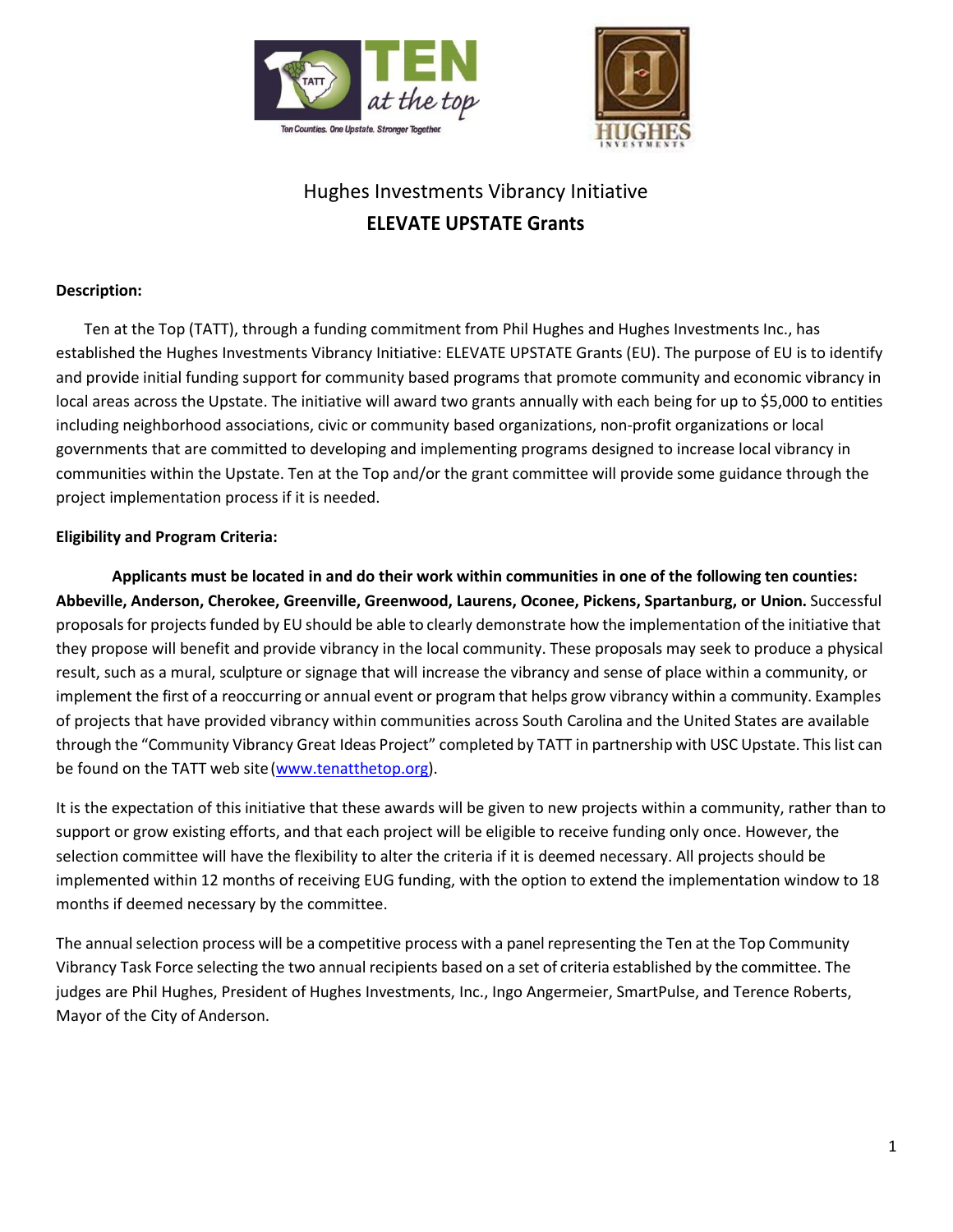Among the elements the committee will consider are:

- **Impact** What is the outcome of the project and how will it create vibrancy within the local community? What will be measured to show success and what will the measurements of a successful project be? Whom will it benefit? What does the project seek to do?
- **Need** Geography and economy will be taken into account when considering the award of funds. Will this project address a long-term community issue or a crisis? Is this community in a position where they could fund this initiative without this grant? Is this a community that has typically struggled to increase local vibrancy?
- **Ability to Implement** How elaborate is the project or idea? Are there local champions? Does the organization have the capacity (staff, volunteers, partners, and time) to implement the project? How does the organization plan to implement it? Is this primarily a volunteer effort or is it driven by an organization with dedicated staff?
- **Sustainability** How long will the project last? If it is a long-term project what is the strategy keeping it operational? If the project is a physical project will it need to be maintained and ifso by whom? If it is an event or festival, isthere a plan to continue beyond the one year of the grant funding? It is important for the project to have some permanence and be renewable
- **Availability of Additional Funding** If the overall project budget exceedsthe amount of the EU funding, what are the plans for generating additional funding support?
- **Ability to be Replicated** Isthis a project that can be replicated in concept by other communities acrossthe Upstate?
- **Efficiency** The project will be implementable within 12 months and will use funds efficiently and effectively.
- **Public and Noticeable** The project will be open and accessible by the public and will be in a highly visible place.
- **Fun Factor** The project will inspire fun and excitement and will be something that people enjoy and are drawn to; it will make people say, "Wow!"
- **Interactive** The project will have some element of interactivity included in it. If it is a statue, people will be able to touch it or interact with it in some way; if it is an event or program, people will able to participate in some component of it.
- **Beautiful/ Attractive** The project, if permanent will be beautiful and interesting to look at, and people will want to go to it to see it. If the project is an event or program, it will attract people to it and will be exciting and fun to watch.

# **Application Package:**

Interested parties should designate an agent who isfamiliar with the project to correspond with Ten at the Top during the application process.

Please submit the application along with the following documents:

- Timeline and task list for implementation
- Letters of support from partners
- Brief bios of those that will oversee project
- Project budget

Organizations interested in applying for the 2022 Elevate Upstate Grants are asked to complete the brief **Initial**  Interest form by August 5<sup>th</sup>, 2022. Applications will still be accepted if this initial intent form is not completed, but completing the non-binding interest form is appreciated to help us gauge the number of applications to expect. The **deadline for completed applications is September 16th, 2022**. Finalists will be announced in October and will be asked to give a brief summary of their project before the recipients are announced at the Ten at the Top Celebrating Successes Event of 2022 (to be held on November  $16^{\text{th}}$ ).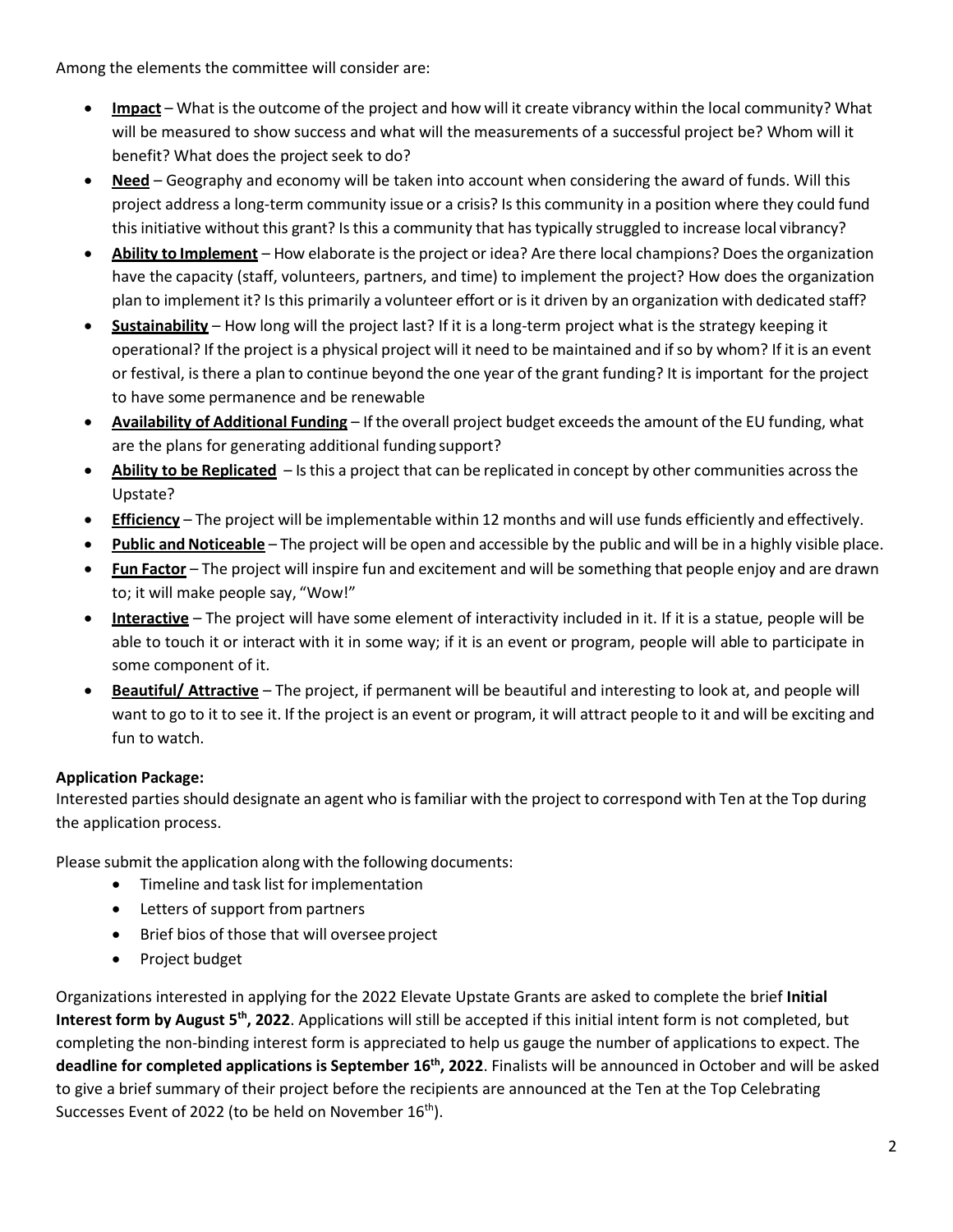Hughes Investments Vibrancy Initiative

# **ELEVATE UPSTATE**

Grant Application



# **The deadline to submit the 2022 grant application is September**

#### **16th. Please submit the application [via email to](mailto:dhybl@tenatthetop.org)**

**administration@tenatthetop.org.**

## **Contact Information:**

| Name of Project Contact:                        |  |
|-------------------------------------------------|--|
| Contact's Email:                                |  |
| Name of Organization:                           |  |
| Contact's Phone Number:                         |  |
| <b>Contact's Mailing Address:</b>               |  |
| (City, State, Zip)                              |  |
| Has this project been implemented in your       |  |
| community before? (Yes or No) New projects will |  |
| receive higher priority for funding             |  |

#### **Documents Needed:**

In addition to this application, please include these documents in your application packet:

- o Timeline/ task list for implementation; see examples on next page *(The project is expected to be implemented within 12 months of receiving funding. Grantees can expect to receive the first half of the funding in December of the year in which the application was*  completed, with the remainder of the funding given in one lump sum as further expenses are incurred. Extensions up to six months may be granted if there are circumstances that could not have been foreseen that prevent the project from being implemented in 12 months.)
- o Letters of support from partners that will help you implement theproject
- $\circ$  Brief bios of those that will oversee project stating their experience or qualifications to implement the tasks they will be responsible for
- O Project budget (If the budget exceeds \$5,000, please explain from where the remainder of the funding for your project will be coming and provide documentation of the committed funding. If the funding has not yet been committed, please provide a description of the funds requested and a copy of the application submitted to request the funds.)

#### **Partners:**

Please list your partners in this project and a contact for each organization.

| <b>Partner Organization</b> | <b>Organization Contact</b> |
|-----------------------------|-----------------------------|
|                             |                             |
|                             |                             |
|                             |                             |
|                             |                             |
|                             |                             |